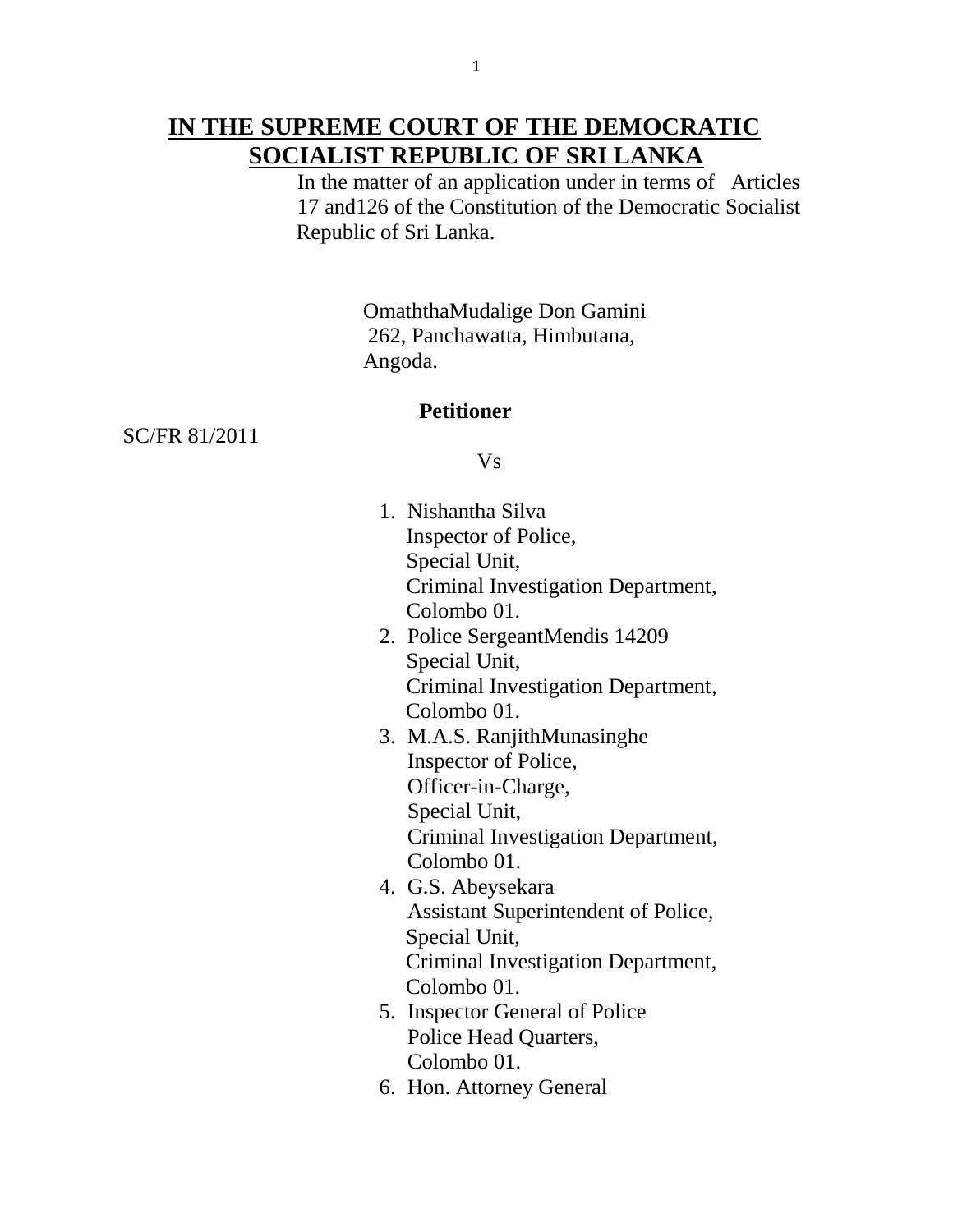Attorney General's Department, Colombo 12.

### **Respondents**

| <b>Before</b>          | $\sim 10^{-10}$ | Sisira J de Abrew J<br>Anil Gooneratne J<br>K T Chitrasiri J                                           |
|------------------------|-----------------|--------------------------------------------------------------------------------------------------------|
| Counsel                |                 | : Shyamal A Collure with AP Jayaweerafor the Petitioner<br>Anoopa de Silva SSC for all the Respondents |
| Argued on : 26.4.2016  |                 |                                                                                                        |
| Decided on : 22.9.2016 |                 |                                                                                                        |

### **Sisira J De Abrew J.**

 The Petitioner, by this petition, inter alia, seeks a declaration that his fundamental rights guaranteed under Article 11, 12(1), 12(2), 13(1) 13(2) and 14(1) (g) of the Constitution have been violated by the  $1<sup>st</sup>$  to  $5<sup>th</sup>$  Respondents. This Court by its order dated 3.6.2011, granted leave to proceed for alleged violation of Article 12 (1) of the Constitution. The Petitioner, in his petition and counter affidavit state the following facts.

On 26.1.2011 around 5.45 p.m. the 1<sup>st</sup> and the 2<sup>nd</sup> Respondents came to his shop at Keyzer Street Colombo and showed him an open warrant issued on one OM Don Gamini and took him to the Criminal Investigation Department (CID) Colombo. The  $1<sup>st</sup>$ Respondent thereafter showed him a petition sent to His Excellency the President and to the Inspector General of Police (IGP) and informed him that there are allegations against him (the Petitioner) regarding a double murder alleged to have been committed in 1982 and an incident relating to threating three people with a pistol. Although the Petitioner denied all the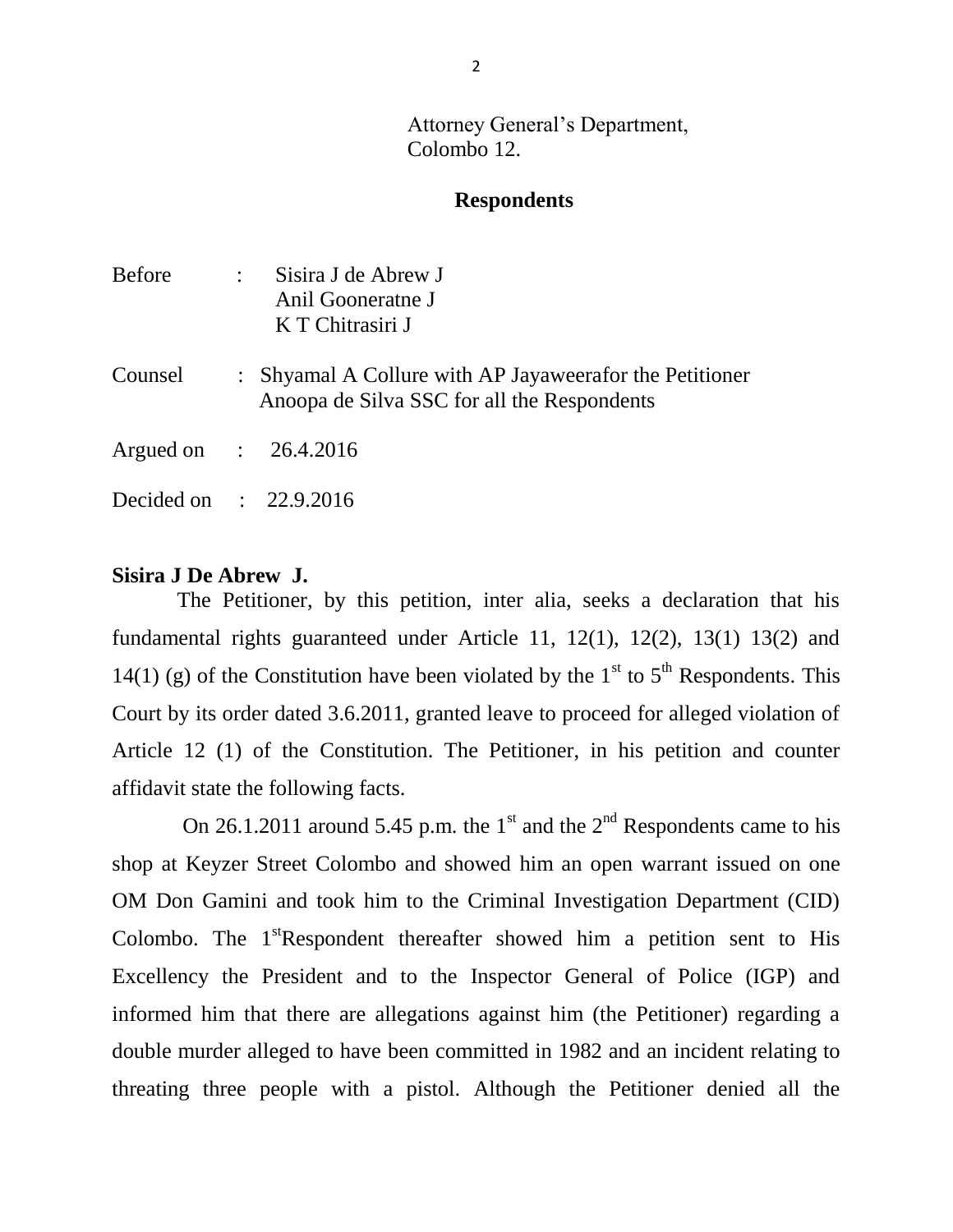allegations, he was handcuffed and taken to his residence at Himbutana in a jeep by four Police Officers including the  $1<sup>st</sup>$  and the  $2<sup>nd</sup>$  Respondents. They searched the Petitioner's house but could not recover any illegal items. Thereafter the Petitioner was taken to the CID and his statement was recorded. The recording of the statement came to an end around 5.30 a.m. on the following day (27.1.2011). The Petitioner was thereafter kept in a cell. On 27.1.2011 around 3.30 p.m. the Petitioner was produced before the Chief Magistrate under Case No.5051/1/2011 alleging that he had committed an offence punishable under Section 483 of the Penal Code read with Section 44(b) Firearms (Amendment) Act No. 22of 1996. The Petitioner was remanded till 1.2.2011. On 8.2.2011 he was produced at an identification parade but he was not identified by the witnesses. While the above case was pending in the Magistrate's Court, Police filed another case bearing No.4245/2/2014 against the Petitioner. The charge in the said case was that he being armed with a pistol intimated one Dharmadasa Silva. The charge states that it is an offence punishable under Section 486 of the Penal Code. This case was referred to Mediation Board for settlement and at the inquiry Dharmadasa Silva stated that he did not make such a complaint and that such an incident did not take place. When the report of theMediation Board was submitted to the learned Magistrate, he discharged the Petitioner. In the other case too (B 5051/1/2011) the Petitioner was discharged by the learned Magistrate.

The  $1<sup>st</sup>$  Respondent, in his affidavit filed in this court, admits that he with his team of Police Officers arrested the Petitioner on 26.1.2011for illegal use of firearms and for the alleged offence of criminal intimidation (vide paragraph 6(c) of his affidavit). He in his affidavit states the following facts.

 The Inspector General of Police (IGP) forwarded to the CID an anonymous petition received by him on 3.9.2009 for investigation. A copy of the petition has been marked as 1R1. The said petition contained information that a person by the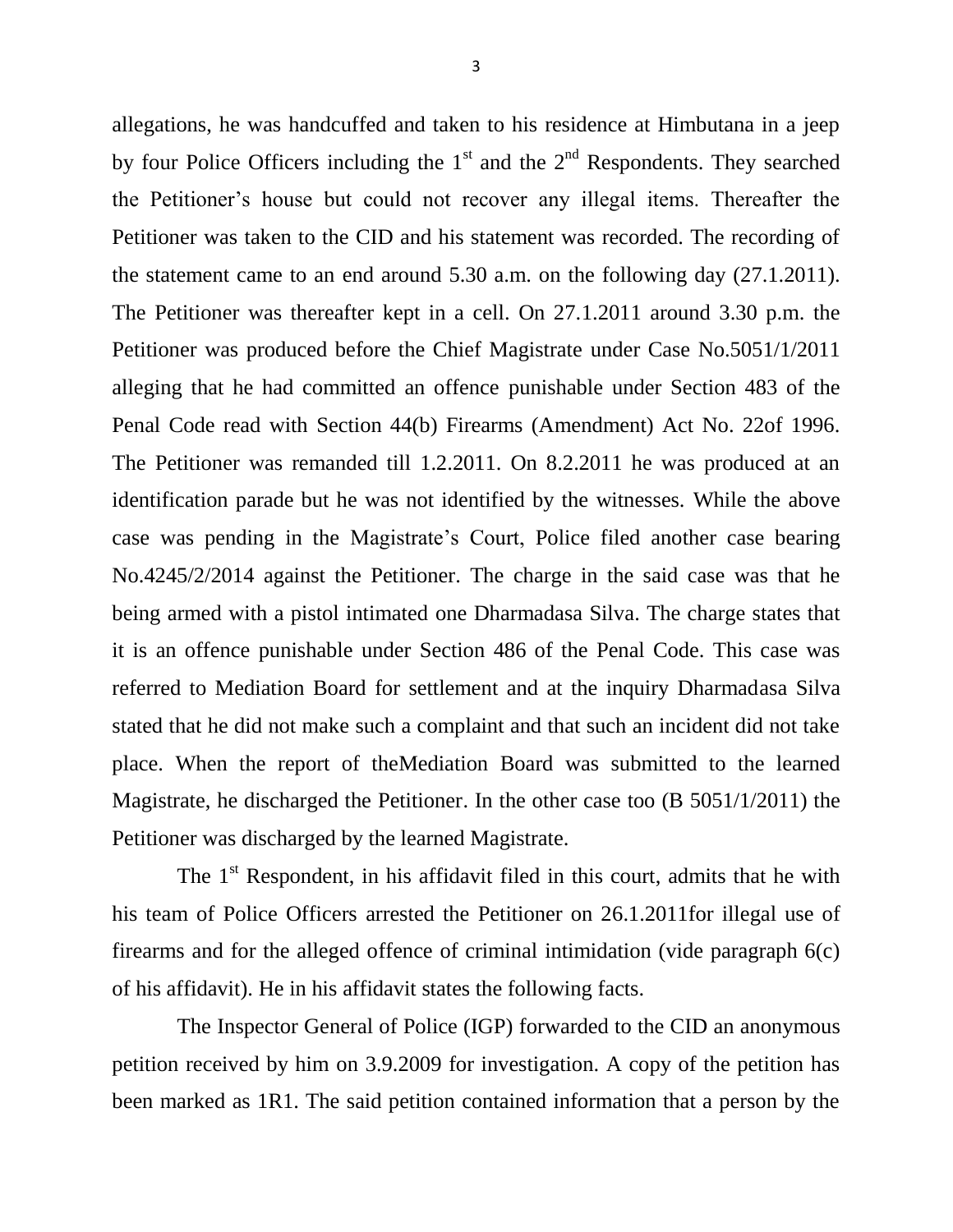name of OMD Gamini residing atMullariyawa was terrorizing the area whilst engaging in various illegal activities. The  $1<sup>st</sup>$  Respondent was a member of the investigating team. On information gathered in the course of the investigation, he and the police team, on 26.1.2011, arrived at the Petitioner's shop at Keyzer Street Colombo and arrested the Petitioner for the alleged offence of illegal use of firearms and for the alleged offence of criminal intimidation. Prior to the arrest, the 1<sup>st</sup> Respondent had received a copy of the warrant issued by the Magistrate Nugegoda in case No. 42359 against one and OM Don Gamini and he showed the copy of the warrant to the Petitioner. This is the summary of the  $1<sup>st</sup>$  Respondent story.The other respondents have not filed affidavits.

 The Petitioner states that at the time of his arrest there were no cases filed against him. He further states, in his counter affidavit, that no one has made any complaint against him. At this stage it is relevant to note what the complainant had stated at theMediation Board inquiry. The complainant, Dharmadasa Silva, stated that he did not make a complaint of this nature. It has to be noted here that the learned Magistrate discharged thePetitioner from both the cases filed against him.

I now advert to the contents of the affidavits filed by both parties. The  $1<sup>st</sup>$ Respondent tries to justify the arrest of the Petitioner on the strength of the warrant issued by the Magistrate Nugegoda in case No.42359. Although the  $1<sup>st</sup>$ Respondent, in his affidavit, states that the said warrant has been issued against OM Don Gamini, I can't accept the said position in view of P7 which is a certified copy of case No. MC Nugegoda 42359. According to P7 the name of the accused is Meemadamudalige Don Gamini and not OMD Gamini. Thus the 1<sup>st</sup> Respondent and his police team could not have arrested the petitioner on the strength of the warrant issued in MC Nugegoda 42359. Further the  $1<sup>st</sup>$  Respondent tries to justify the arrest of the Petitioner on the information gathered in the course of the investigation that he conducted on the petition sent to the IGP marked as 1R1. This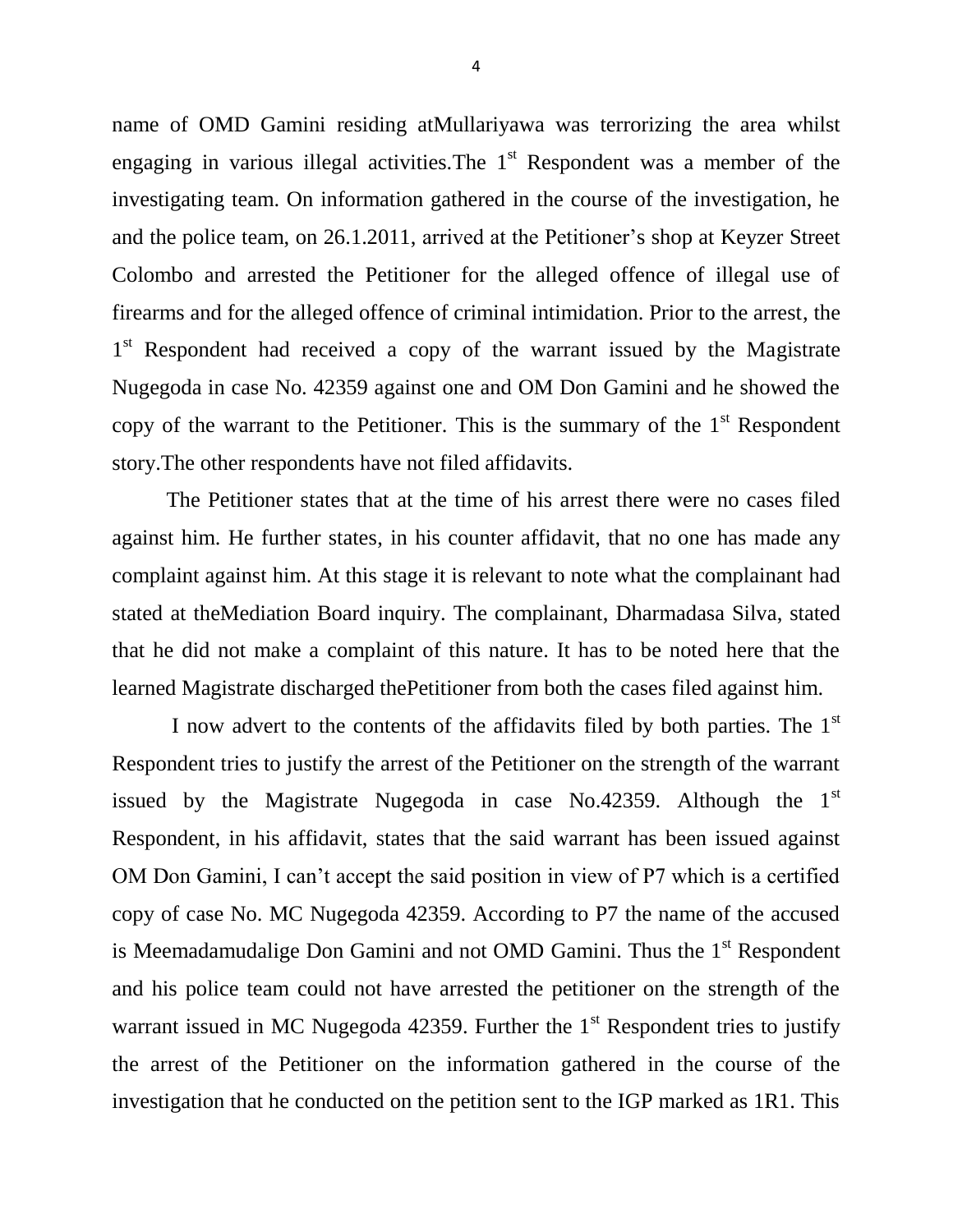was an anonymous petition. If he gathered information in the course of thesaid investigation, where is the statement made by the aggrieved party? He has failed to produce in this court any statement made against the Petitioner by the aggrieved party. Where is his investigation report submitted to the IGP or Director CID? He has not produced any of these documents to this court. On what grounds does the 1<sup>st</sup> Respondent justify the arrest of the Petitioner? In my view the respondents have not shown any ground to justify the arrest of the Petitioner. As I pointed out earlier, the other Respondents have not filed any affidavits in this court. Having considered all the above matters, I hold that there were no reasons for the  $1<sup>st</sup>$  and the  $2<sup>nd</sup>$ Respondents to arrest the Petitioner. For the above reasons, I hold that the arrest of the Petitioner by the  $1<sup>st</sup>$  and the  $2<sup>nd</sup>$  Respondents is illegal. If the arrest is illegal then the detention of the Petitioner at the CID under the hands of the  $1<sup>st</sup>$  and  $2<sup>nd</sup>$ Respondentsalso becomes illegal. For the above reasons, I hold that  $1<sup>st</sup>$  and the  $2<sup>nd</sup>$ Respondents have violated the fundamental rights of the Petitioner guaranteed by Article 12(1) of the Constitution.

The allegation levelled against the  $3<sup>rd</sup>$  Respondent is that he signed the B report in case No. B 5051/1/11 describing the Petitioner as an underworld character. The 3rd Respondent is the Officer-in-Charge of the Special Unit in the CID. When the report, containing matters relating to the investigation, is brought to his notice by the other Police Officers of his team, he, as the OIC of the unit,has to sign it placing trust on his officers. The above facts in my opinion are not sufficient to hold that the  $3<sup>rd</sup>$  Respondent has violated the fundamental rights of the Petitioner. There are no allegations leveled against the  $4<sup>th</sup>$  and  $5<sup>th</sup>$  Respondents.

Earlier I have held that the  $1<sup>st</sup>$  and the  $2<sup>nd</sup>$  Respondents have violated fundamental rights of the Petitioner guaranteed by Article 12(1) of the Constitution.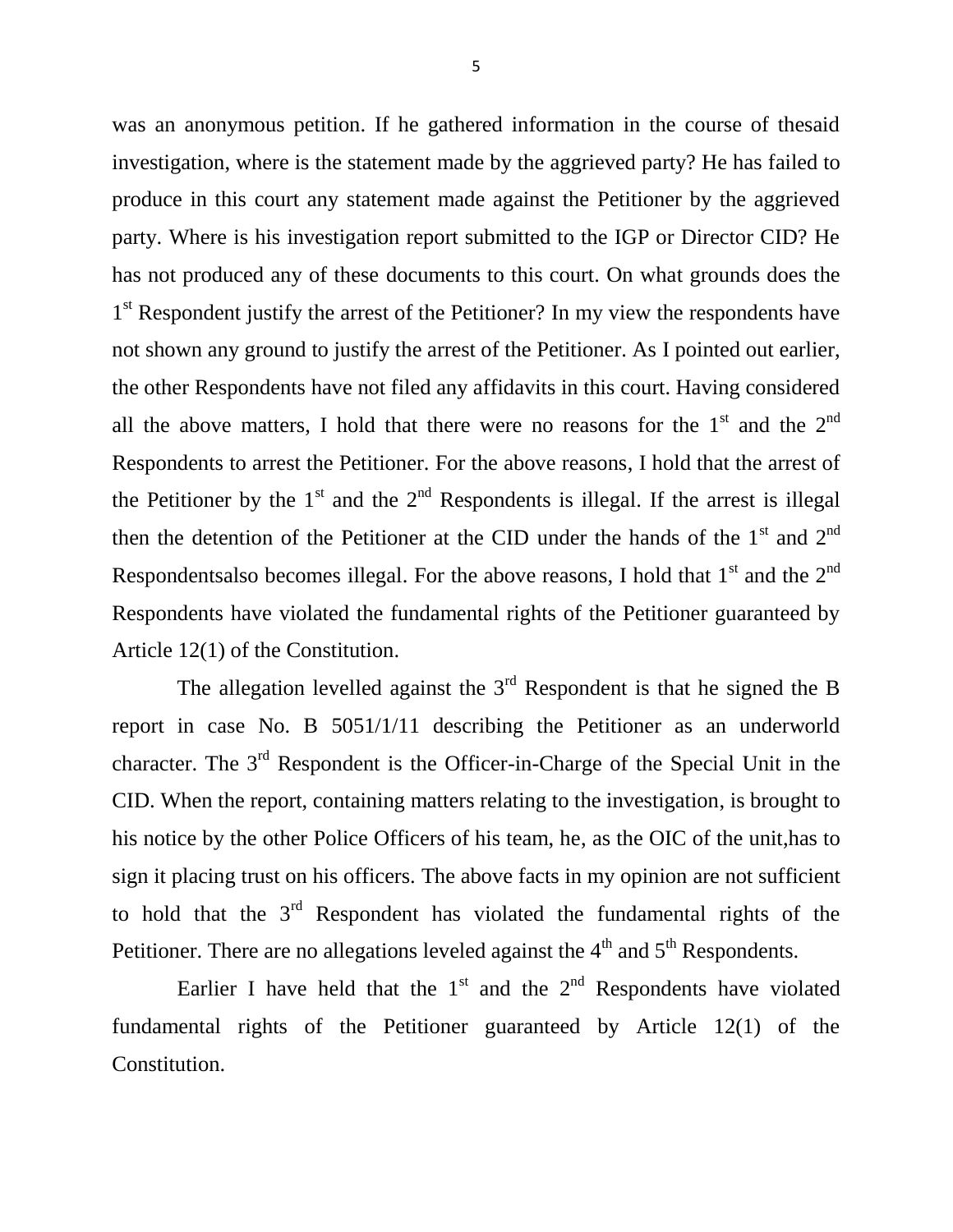The next question that must be considered is that whether the  $1<sup>st</sup>$  and the  $2<sup>nd</sup>$ Respondents are personally liable to pay compensation to the Petitioner. It appears from the facts of this case that the  $1<sup>st</sup>$  and the  $2<sup>nd</sup>$  Respondents have not taken any personal revenge from the Petitioner. They were conducting investigations on the petition marked 1R1 forwarded by the IGP.

 When I consider all the above matters, I hold the view that it is not justifiable for me to hold that the  $1<sup>st</sup>$  and the  $2<sup>nd</sup>$  Respondents should pay compensation from their personal funds. They have arrested the Petitioner in the course of their duties. Having considered the aforementioned matters, I hold that compensation should be paid from the State funds. I make order that the State should pay Rs.300,000/- to the Petitioner as compensation. I direct the IGP (the  $5<sup>th</sup>$ Respondent) to take steps to pay the said amount from the funds of the Police Department.

Judge of the Supreme Court.

Anil Gooneratne J I agree.

Judge of the Supreme Court.

#### **K.T.CHITRASIRI, J**

I had the opportunity of reading the draft judgment of Sisira De Abrew J. wherein His Lordship has found that the fundamental rights of the petitioner guaranteed under Article 12(1) of the Constitution had been violated by the actions of the two Police Officers namely the  $1<sup>st</sup>$  and the  $2<sup>nd</sup>$  respondents to this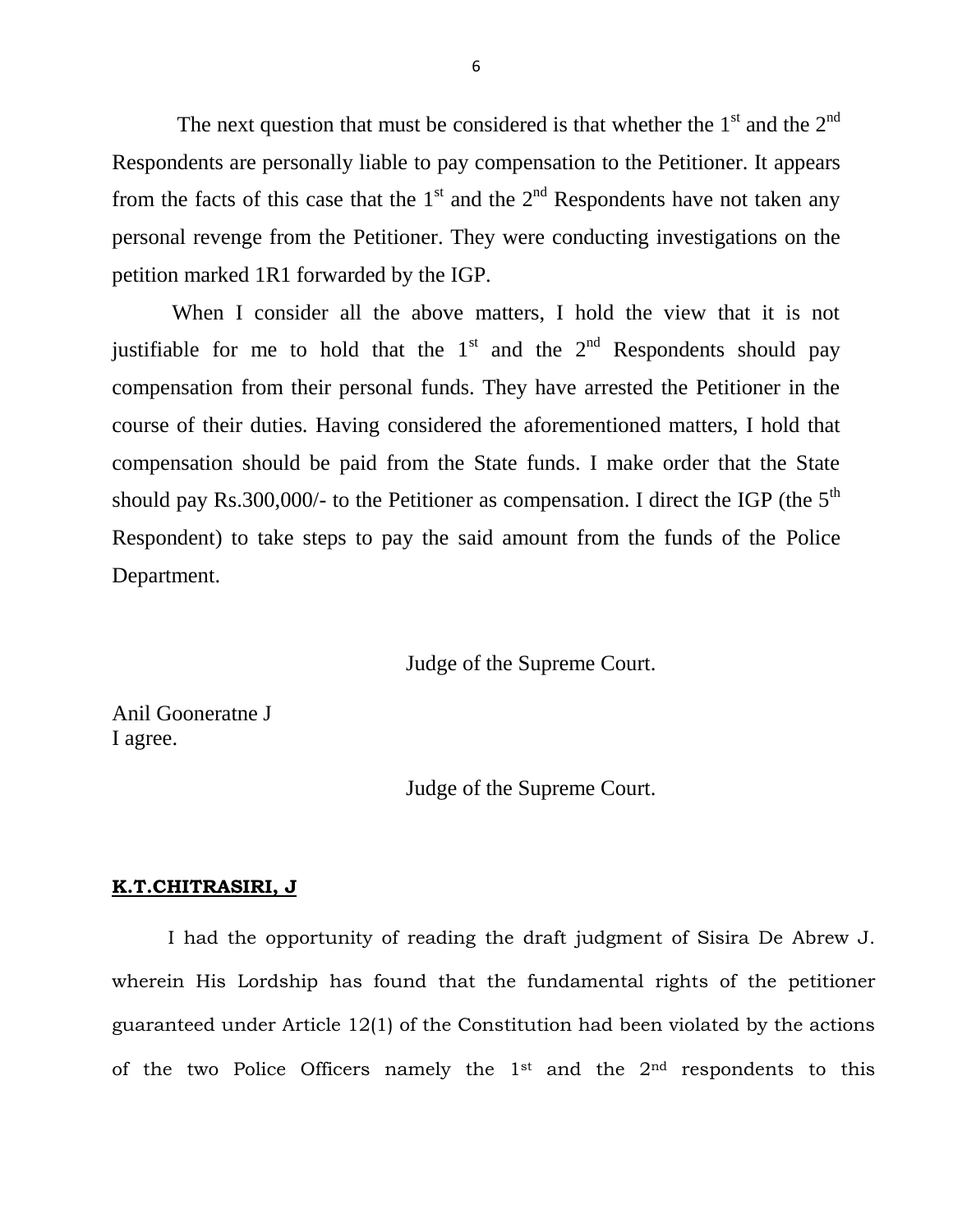application. At the same time, he has also come to the conclusion that the 3rd respondent who was the Officer in Charge of the Special Unit in the Criminal Investigation Department could not be made liable for the reason that he had placed trust on his subordinates namely the 1st and the 2nd respondents when he signed the reports filed in court containing matters relating to the investigation carried out in respect of the allegations made against the petitioner.

Admittedly, the 1st and the 2nd respondents were the officers who were instrumental in physically arresting the petitioner. According to the 1st respondent, the reason for the arrest of the petitioner had been a result of an investigation conducted by the officers in the Special Unit of the CID, pursuant to a direction given by the Inspector General of Police. The said direction of the IGP was made consequent upon a petition received by him where allegations have been made against a person named O.M.D.Gamini. In the aforesaid petition, it is also alleged that the said O.M.D.Gamini had been associating with illegal use of firearms and explosives and that he had close connection to the underworld. It was an anonymous and undated petition. It was marked as 1R1 and was filed with the affidavit of the 1st respondent. Upon receiving the said petition, the IGP has made an endorsement on it on the 5th September 2009 directing the Deputy Inspector General of Police of the CID to conduct an inquiry over the matters contained therein. Therefore, it is clear that the arrest of the petitioner was a result of the aforesaid anonymous petition received by the IGP. [vide paragraph 6 of the affidavit 24.08.2012 of the 1st respondent]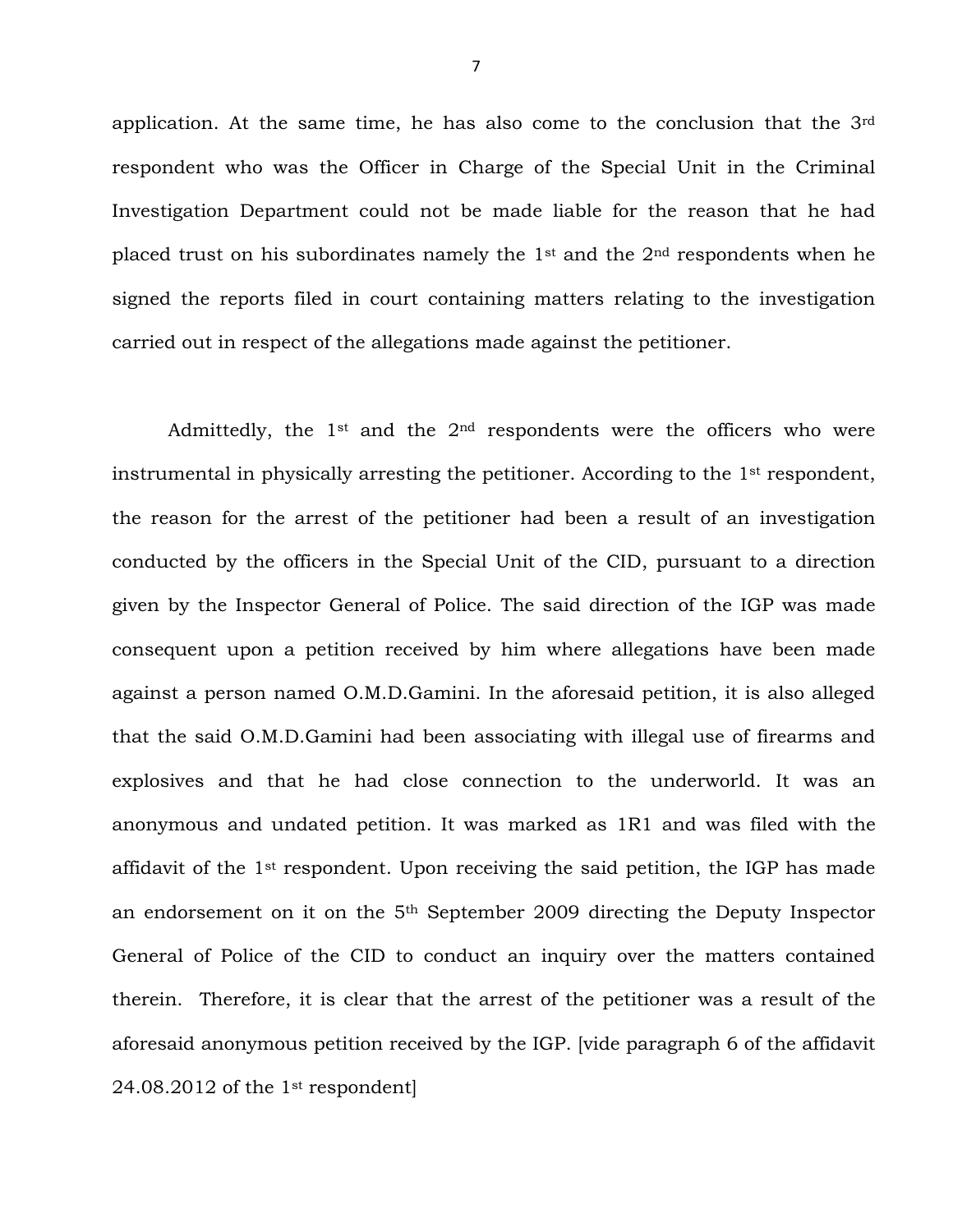In the aforesaid petition, consequent to which the investigation was commenced also alleges that the petitioner had killed two persons. No evidence whatsoever had been found in connection with such an offence. However, the Police also have investigated as to a warrant, alleged to have been issued on the petitioner in the case bearing No.42359 filed in the Magistrate's Court of Nugegoda though such an allegation had not been made in the said anonymous petition. The virtual complainant namely Dharmadasa de Silva in that case 42359 has said that he never made a complaint against the petitioner. Indeed, it was later revealed that the said warrant that was made use of to arrest the petitioner was not a warrant issued against the petitioner.

The affidavit of the  $1<sup>st</sup>$  respondent reveals that the petitioner was arrested for having firearms without obtaining permission from the authorities and for committing the offence of criminal intimidation. [vide paragraphs 6 (c) and 7 of the 1<sup>st</sup> respondent's affidavit] The 1<sup>st</sup> respondent in his affidavit has admitted that the police have failed to recover any firearm or explosive from the custody of the petitioner though they have searched even his residence in Himbutana. Therefore, it is seen that the police have failed to find any evidence against the petitioner in relation to the matters contained in the petition marked 1R1, upon which the investigation against the petitioner had commenced. Accordingly, I agree with the decision of His Lordship Justice Sisira J.de.Abrew that the 1st and the 2nd respondents have violated the fundamental rights of the petitioner, guaranteed by Article 12(1) of the Constitution.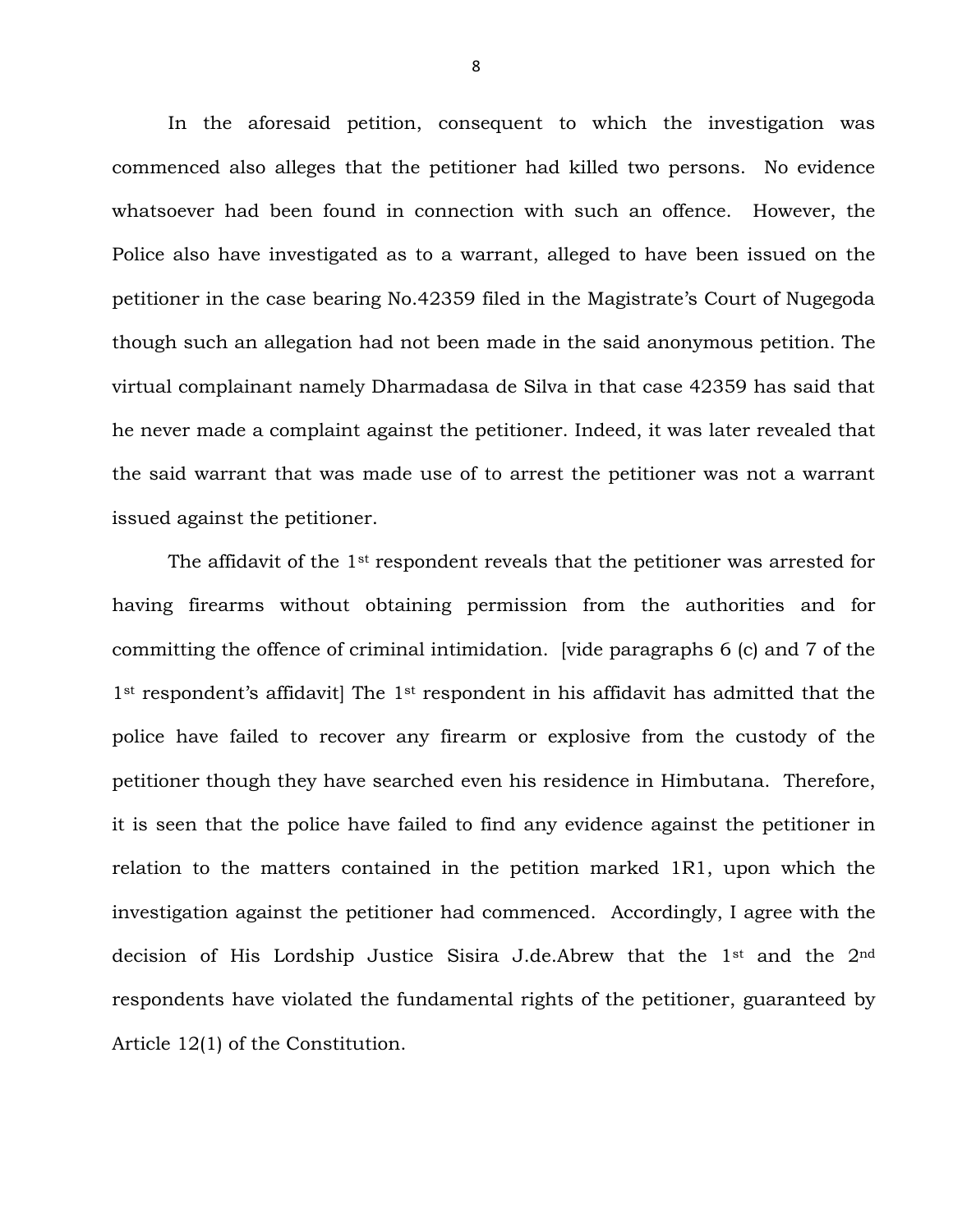Having agreed with the decision of De Abrew J, I wish to add my views over the liability of the 3rd respondent namely, M.A.S.Ranjith Muasinghe. Petitioner in his petition filed in this Court has complained that his rights enshrined in Article  $12(1)$  of the Constitution have been violated by the 3<sup>rd</sup> respondent as well. He was the Officer-in-Charge of the Special Unit of the Criminal Investigation Department who gave instructions to his subordinates to conduct investigations into the matters contained in the petition 1R1. Also, he was the person who reported facts to courts having studied the progress of the investigation carried out against the petitioner. The question that comes to my mind then is whether it is correct to decide that the 3rd respondent, he being the Officer in Charge of the Special Unit of the CID whose duty is to supervise and direct the investigations in this instance, was not involved personally or whether he had any hand in the process that led to incarcerate the petitioner.

At this stage, it is necessary to note that when the Police are called upon to investigate an alleged crime, the person who directs or command the investigation shall first ascertain whether a crime had, in fact, been committed. If so, then he shall proceed to investigate the case in order to discover any reasonable material which points to the identity of the offender and to find out other material which tends to corroborate or contradict the matters complained of. Finally, all that is required of a Police officer is to investigate an offence, in order to ascertain the true facts relevant to the case irrespective of whether these facts are in favour or against the suspect.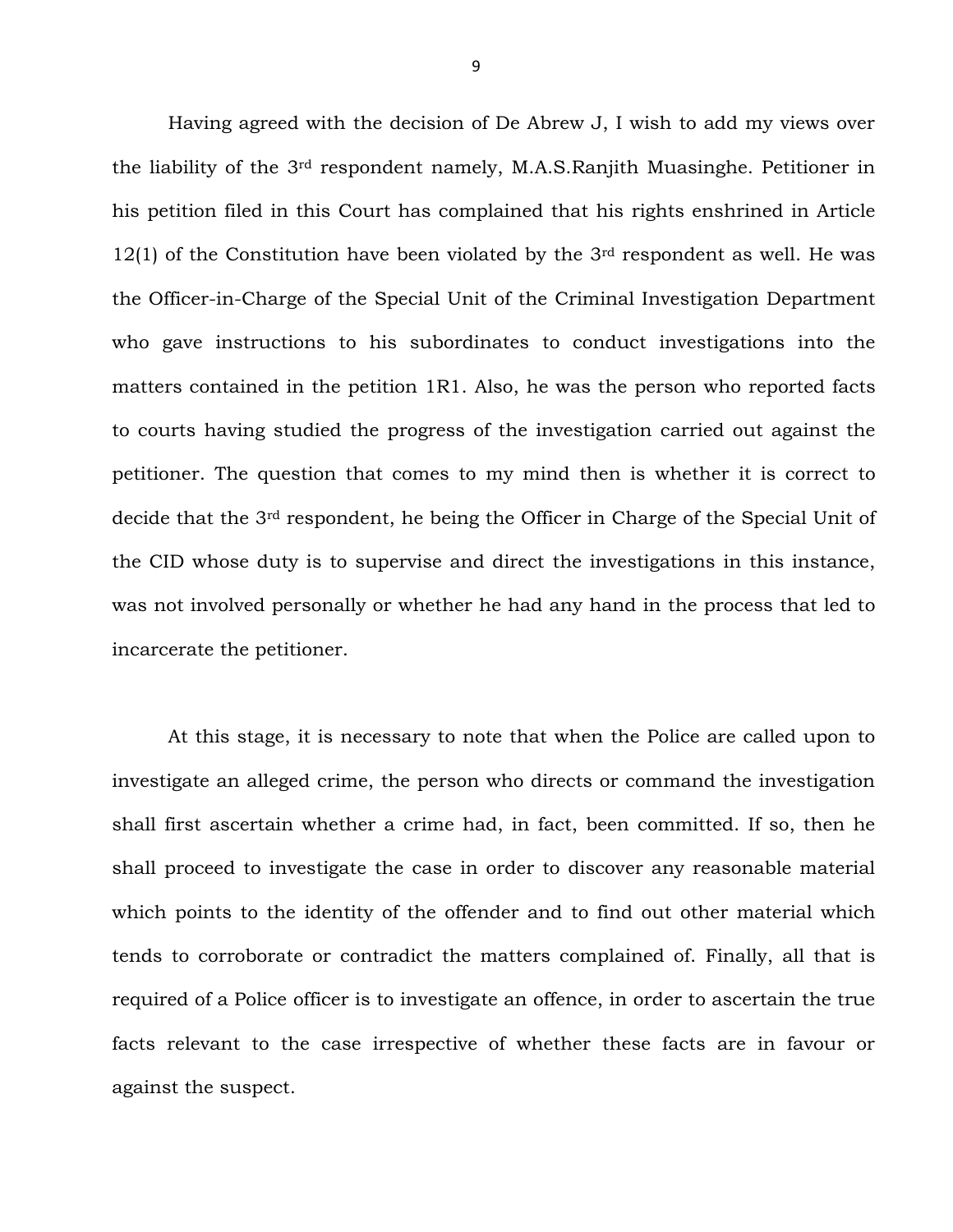The Police should remember that they exercise their powers only in order to safeguard the rights of those very same members of the public whom they seek to arrest, interrogate and detain. A Police officer, whilst displaying initiative, skill and finesse, should not make the investigation of crime, a personal crusade. He must investigate with an open mind and be always ready to change any theories he may have regarding the manner in which the crime was committed or the identity of the offender, on the basis of fresh material which of course has to be carefully verified.

The issue in this instance is whether there was sufficient material to arrest and then to produce the petitioner in courts with a report that had been prepared and signed by the 3rd respondent. Accordingly, the question arises as to whether there was sufficient material or not, for the Police to genuinely think or at least to suspect that the petitioner has committed an offence known to the law. Therefore, I must mention that it will not be a bar for the Police to arrest a suspect and produce him in courts according to law, if reasonable suspicion exits in the minds of the investigator as to committing of an offence. "Suspicion" in the mind of the investigator had been discussed in several authorities including that of the following.

## In **Withanachchi Vs Herath [1988 (ii) CALR 170 at 181] Seneviratne J** held that;

In the sphere of criminal law there are varying degrees of proof that is *sufficient in law in the circumstances… "beyond reasonable doubt", "has reason to believe", "is probable" and "has reason to suspect". In*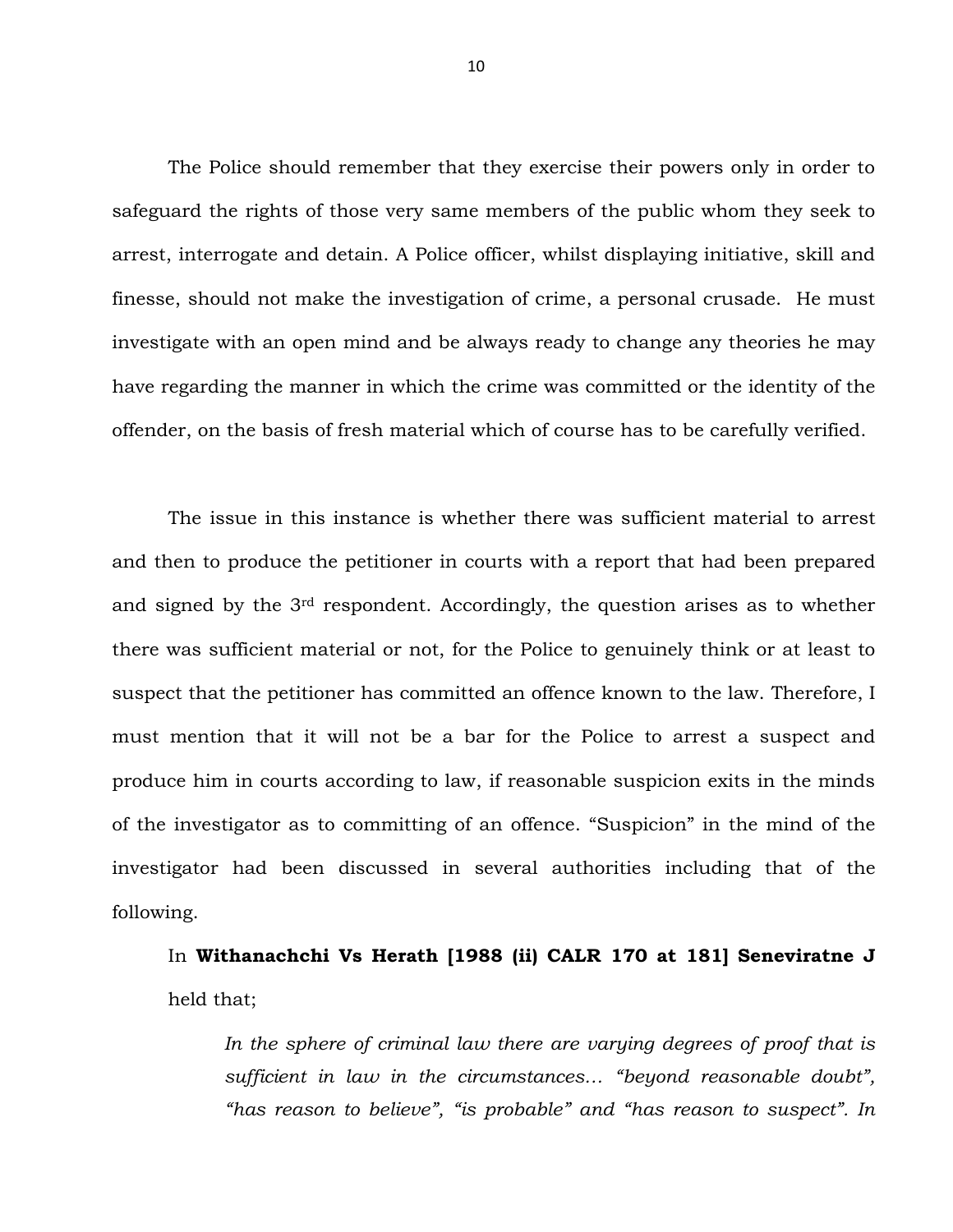*this instance the Court has to consider the degree of proof "has reasonable ground for suspecting". In these degrees of proof "suspicion" seems to be the lowest degree of proof required by law in certain*  instances. Section 32(1) of the Code of Criminal Procedure Act No.15 of *1979 lays down as follows;*

*(a) Any peace officer may…without a warrant arrest any person. (b) Reasonable suspicion exists of having been so concerned in* 

*any cognizable offence.*

## In **Weerawansa Vs The Attorney General and others [SC Application 730/96 SC Minutes dated 06.06.200] Fernando J** has held as follows:

*"A reasonable suspicion may be based either upon matters within the officer's knowledge or upon creditable information furnished to him, or a combination of both sources. He may inform himself either by personal investigation or by adopting information supplied to him or by doing both. A suspicion does not become "reasonable" merely because the source of the information is creditworthy."*

# In the case of **Udaya Prabath Gammanpila Vs M.D.C.P. Gunathillake and 7 others [2016 BLR Vol.XXII at page 121] Sripavan C J** held thus:

*"The question therefore arises whether investigators had sufficient material giving reasonable suspicion to the 1st and the 7th respondents to cause the arrest of the petitioner."* 

Having dealt with the manner that should be adopted when arresting a person by the Police, I will now turn to consider whether it is possible for the 3rd respondent to suspect reasonably that the petitioner may have committed an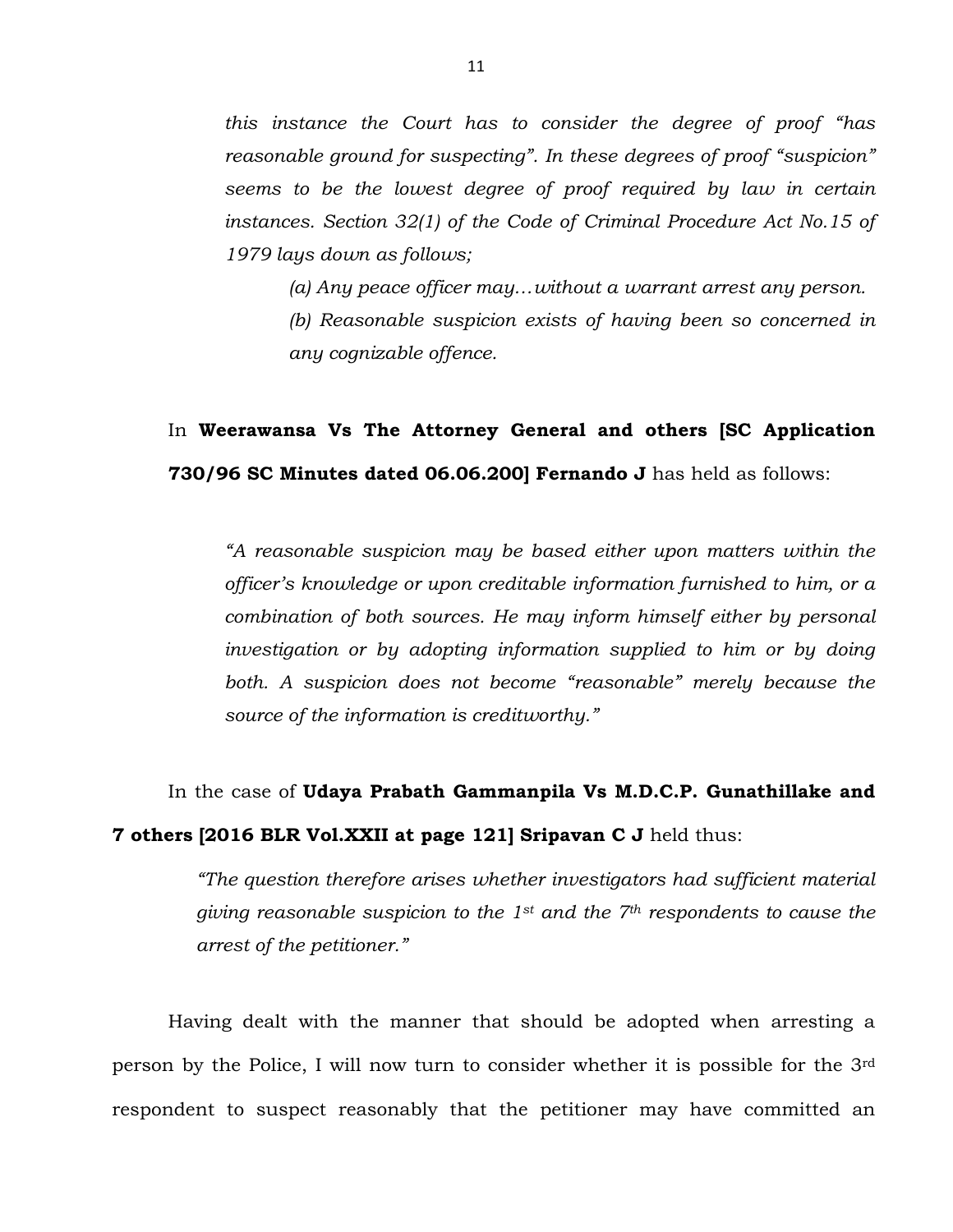offence when he prepared the report in order to produce the petitioner in court. In this instance, the person who directed the  $1<sup>st</sup>$  and the  $2<sup>nd</sup>$  respondents to investigate on the matters contained in the document marked 1R1 is the 3rd respondent. He gave such instructions pursuant to an order made by the IGP upon receiving the aforesaid anonymous petition marked 1R1 in the year 2009 i e two years before the arrest of the petitioner. 3rd respondent is the officer who signed the "B" Report dated 27th January 2011 by which the petitioner was produced for the first time in Court. Under those circumstances, the 3rd respondent should have been satisfied as to the correctness of the matters in the report that he prepared and tendered to court.

In that "B" Report filed in Court, 3rd respondent has stated that the police have recorded a statement from one Selliah Krishnan as well. In that statement of Krishnan, he supposed to have stated that he was intimidated by the petitioner having a pistol in his hand. In that "B" report, it further states that another statement by Mohamed Usuff was also been recorded. He supposed to have stated that he saw the petitioner shooting at the air with a pistol in hand.

The aforesaid Selliah Krishnan, when he was directed to identify the petitioner at an identification parade held by the learned Magistrate, has stated that he cannot remember even going to the Criminal Investigation Department to make a complaint. Also, nothing is revealed to show that any further steps had been taken against the aforesaid Krishnan for giving false statement to the police though he had treated as an adverse witness at subsequent proceedings in court.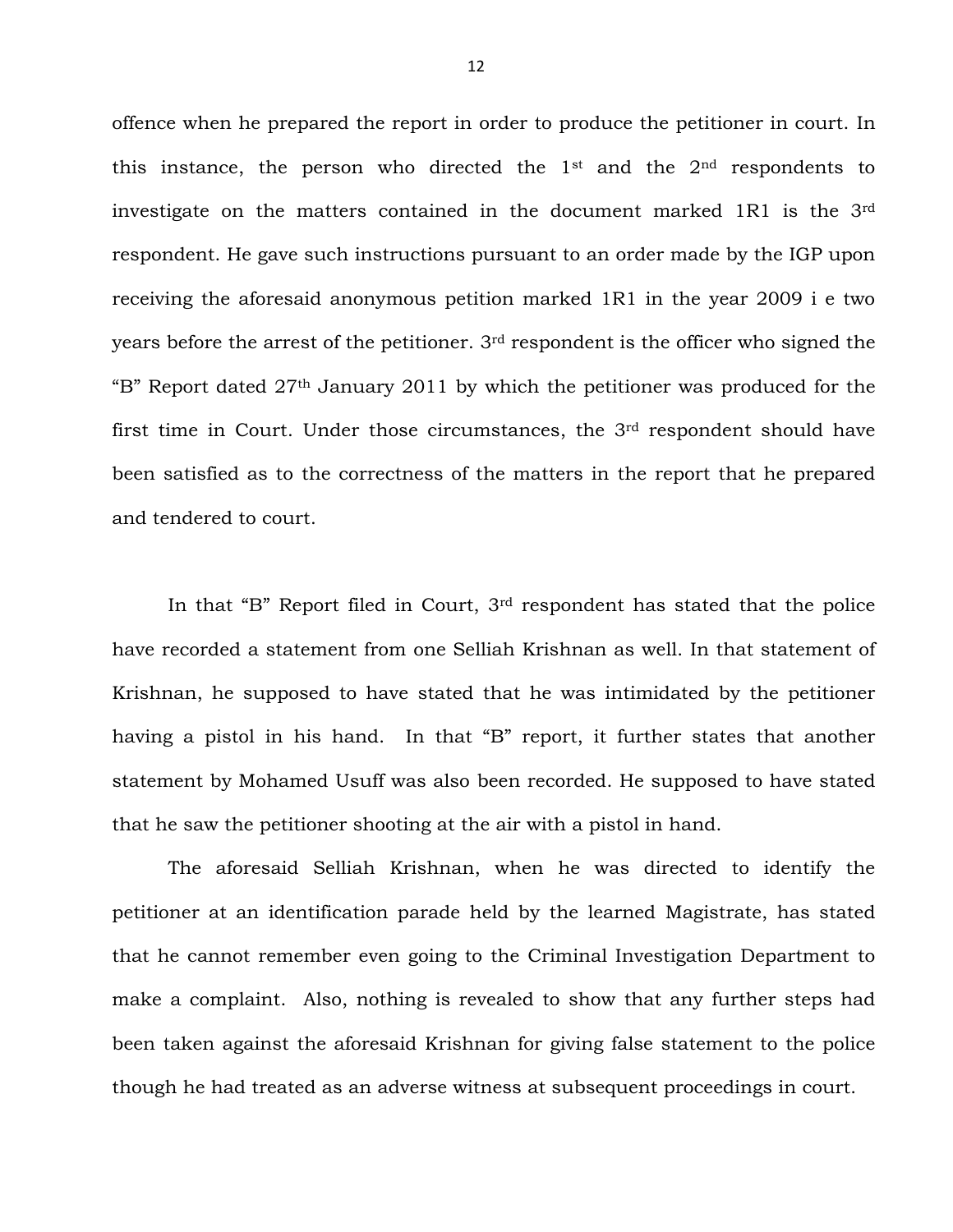In the "B" Report subsequently filed on 01.02.2011, the 3rd respondent has stated that Asurumunige Dharmadasa Silva alias Sunil also had made a complaint stating that the petitioner has made an attempt to shoot him. No criminal proceedings had been commenced against the petitioner on that complaint even though it is a serious allegation. Those circumstances suggest that no such incident had taken place.

Accordingly, it is seen that the 3rd respondent has not verified the facts in the "B" report signed by him before it was submitted to courts or in other words he may have submitted falsehood to the Magistrate. Being the Officer-in-Charge of the Division, it is the duty of the 3<sup>rd</sup> respondent to direct his subordinates to investigate the matters referred to in the petition marked 1R1 in a sensible and fair manner. More importantly, nothing is stated in that "B" report to show that there existed material for them to suspect that the petitioner had committed a crime referred to in the petition 1R1.

All the "B" Reports filed in the Magistrate's Court had been signed by the 3rd respondent himself. Then he must take the responsibility of informing Court as to the correctness of the allegations made against the petitioner without being a mere rubber stamp as to what his subordinates have reported. By looking at those reports, it seems that the 3rd respondent being the Officer-in-Charge of the police station had gone on a voyage of discovery of material in order to justify the arrest of the petitioner or it may have been to satisfy his superiors.

Moreover, the 3<sup>rd</sup> respondent has not denied the allegations made against him in the petition filed in this Court. He has not even filed an affidavit in this